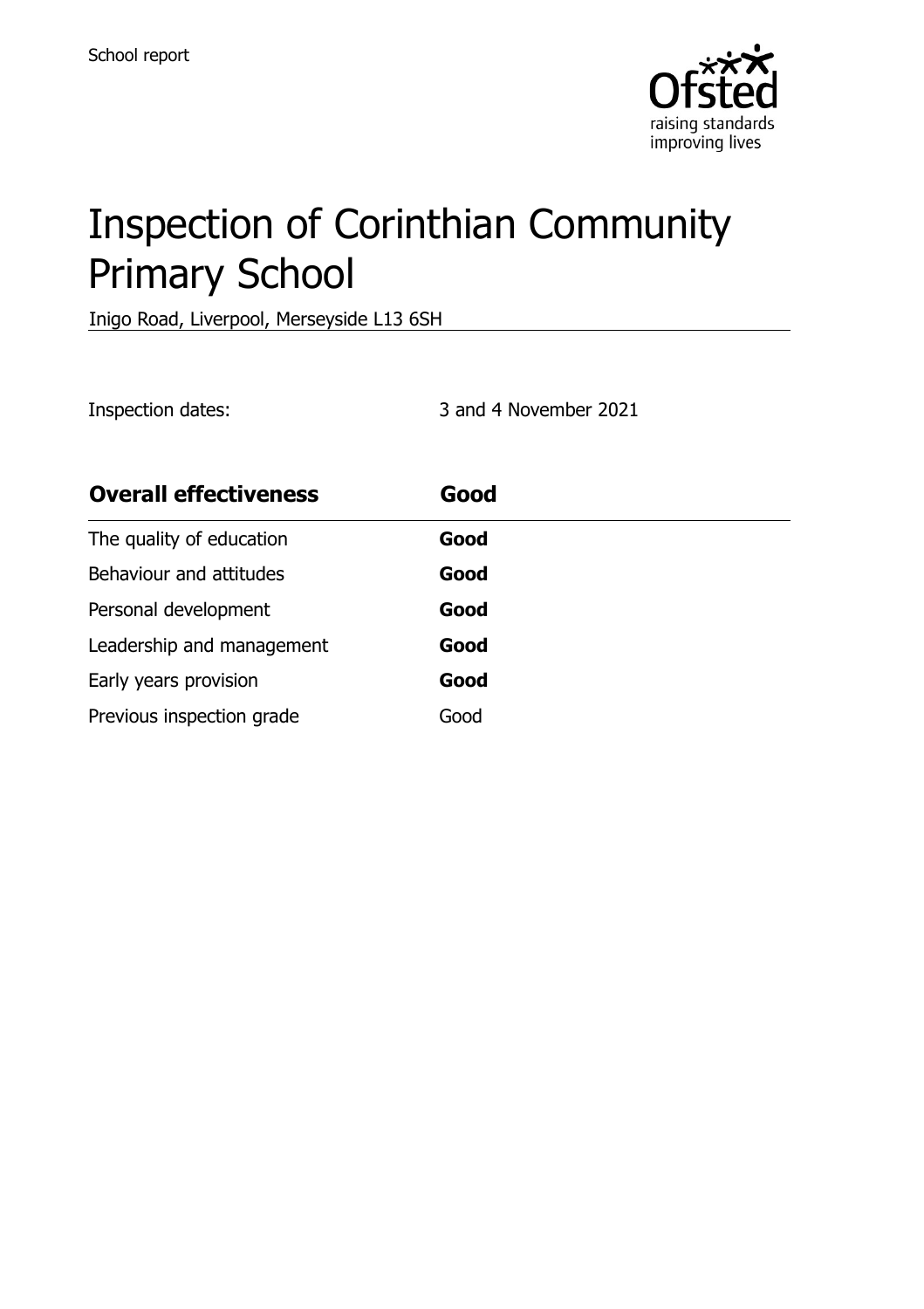

# **What is it like to attend this school?**

Pupils are proud of their school. They take a very active part in school life. For example, the charity committee helps organise regular events. Also, digital leaders look after the school's computing equipment.

Warm and friendly relationships are evident between staff and pupils. Pupils think that their teachers are friendly and kind. Pupils feel safe in school because of the care that adults give them. Pupils know that they can speak to staff in school if they have any concerns.

Leaders are determined that all pupils will succeed. They ensure that pupils get the right support from staff to help them learn successfully across different subjects. This includes pupils with special educational needs and/or disabilities (SEND).

Pupils enjoy their learning. They appreciate trips to museums and places of interest that help bring their learning to life. Pupils are excited when Luna, the dog, visits their classes.

Pupils are kind to each other and very welcoming to visitors. They behave well. Pupils listen respectfully to the opinions of others in lessons. They learn that all are equal. Pupils know that any incidents of bullying will be dealt with by their teachers quickly.

### **What does the school do well and what does it need to do better?**

Leaders are ambitious for all pupils to achieve well. This ambition is reflected in a carefully planned and interesting curriculum. Pupils learn a range of knowledge across different subjects.

In most subjects, leaders have identified the most important knowledge that they want pupils to remember. Pupils learn this knowledge through a well-ordered approach. For example, in mathematics, teachers make sure that pupils learn written calculations in very carefully sequenced steps, starting from early years. In a small number of subjects, curriculum plans are less clear in identifying which knowledge is essential for pupils to learn.

In English and mathematics, teachers make very regular checks to ensure that pupils have a firm grasp of their learning. Teachers use this information to ensure that new learning builds well on what pupils already know. In some other subjects, the checks that teachers make are not as accurate in identifying how well pupils are remembering the curriculum. This means that pupils sometimes move on to new learning too quickly.

Leaders have placed reading firmly at the centre of the school's curriculum. From the time children start in the Nursery class, they enjoy reading and sharing a wide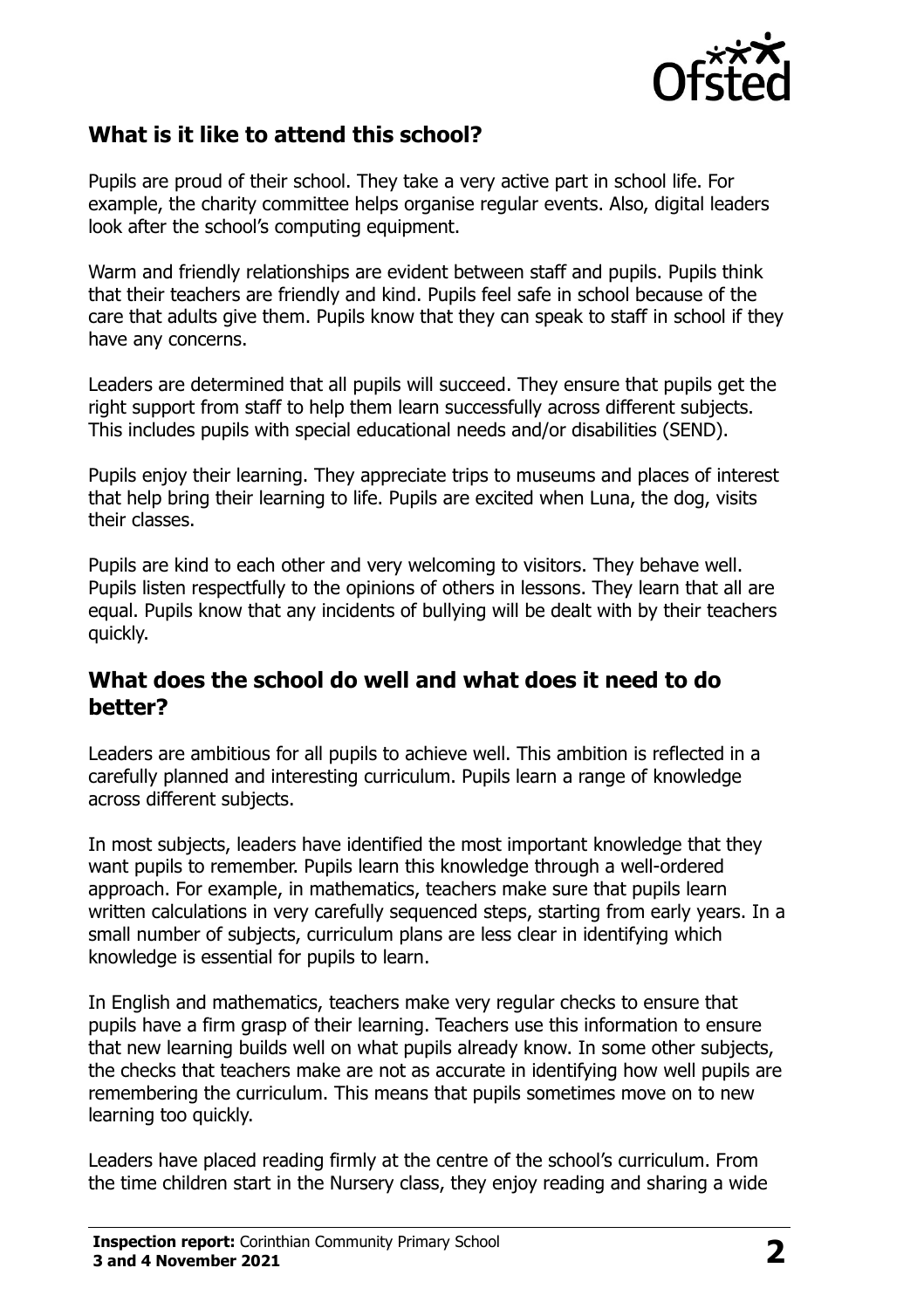

range of interesting books and stories. Pupils are excited to use the local library. They value reading and read for pleasure.

Leaders provide a wide range of regular training to ensure that staff teach reading successfully. Reading books are carefully matched to the sounds that pupils know. Pupils read very regularly in school to practise their learning. Through precise checks, teachers identify any pupils who need additional support. This support is effective. Pupils develop as confident and fluent readers.

Leaders ensure that any additional needs that pupils have are identified at an early stage. In class, staff give pupils with SEND the help that they need. This ensures that these pupils can learn the curriculum alongside their peers. In early years, staff make detailed checks on children's communication and language knowledge. Staff are experts in giving children the help that they need to learn new words and to speak correctly.

Staff help pupils learn useful techniques to support their well-being. For example, children in Nursery take part in relaxing mindfulness sessions to help them feel calm. Pupils know that they can go to quiet areas in the school when needed. Pupils appreciate the benefits of being in the school's attractive outdoor areas.

Leaders plan a wide range of carefully considered activities to broaden pupils' experiences. For example, pupils represent the school in a variety of different sporting events. Regular trips to the local and wider community help pupils to learn the curriculum.

Pupils learn that all are equal. They develop a mature appreciation of differences, such as ethnicity and religion. Pupils have opportunities to be active and caring citizens. For example, a group of pupils visit the residents of a local care home and sing for them.

Pupils are keen to do their best in lessons and listen attentively to adults. At playtimes, pupils enjoy the activities that leaders provide. Any occasional falling out between pupils is quickly sorted out by adults. In early years, children move calmly around the spacious classrooms. They play and chat very happily together.

Governors provide challenge and support for leaders. However, many of the school governors are new to their roles. They have not had time to develop their expertise in checking that the school's curriculum is effective. Governors are taking steps to improve communication between school and families, including updating the school's website.

Staff enjoy working at the school. They typically describe the school as 'like a family'. Leaders are considerate of staff well-being when making decisions.

# **Safeguarding**

The arrangements for safeguarding are effective.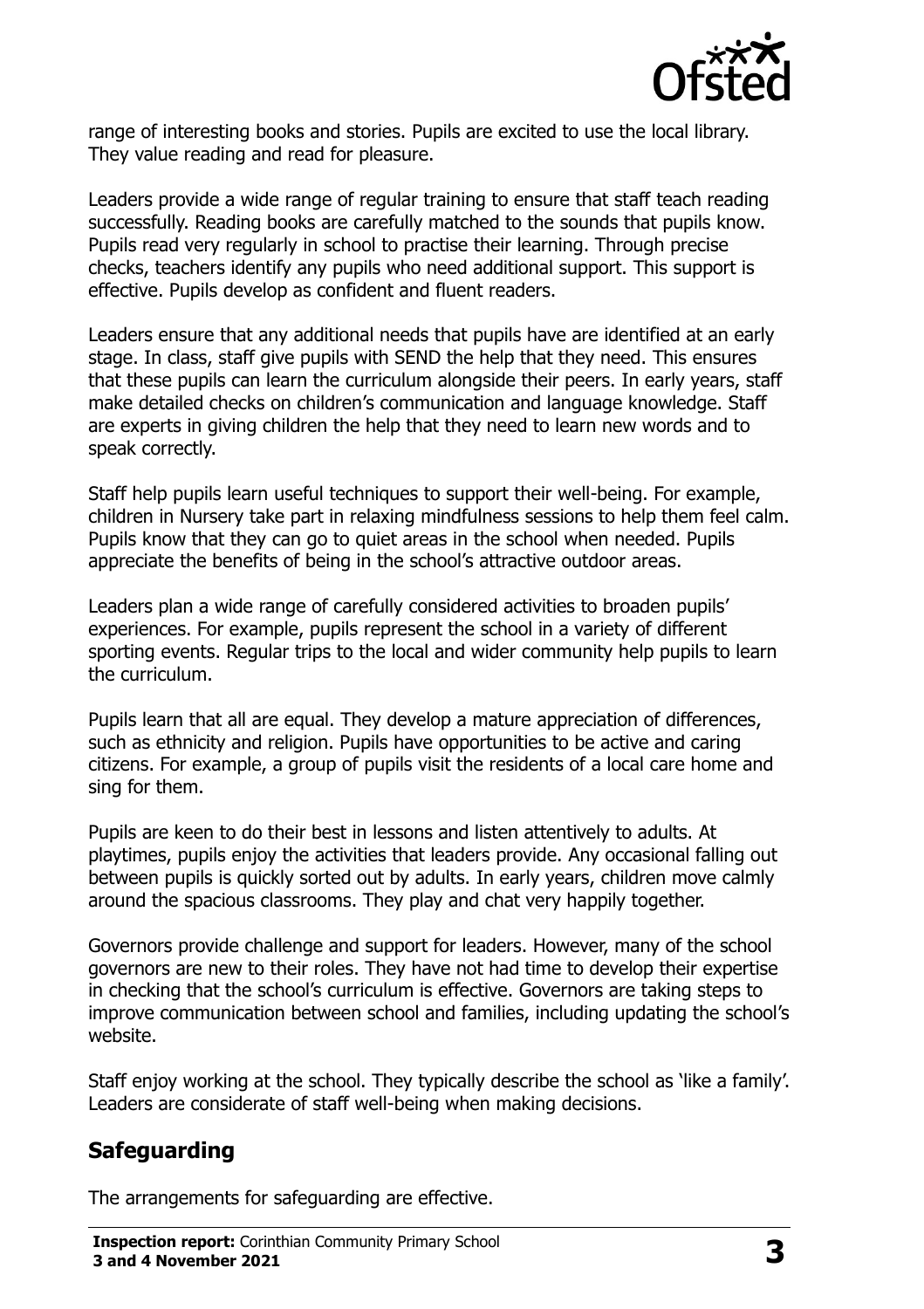

Leaders ensure that all staff have regular safeguarding training. This means that staff are alert to possible signs of abuse. Safeguarding leaders follow the latest government guidance when dealing with any concerns.

Leaders work closely with a range of professionals to keep pupils safe. Leaders make sure that pupils and their families get the help that they need.

Through the curriculum, pupils find out about how to keep themselves safe. For example, pupils learn about the dangers of drugs and alcohol. Pupils know how to keep themselves safe online. Pupils learn that they should speak to a trusted adult if the actions of others make them feel unsafe.

# **What does the school need to do to improve?**

#### **(Information for the school and appropriate authority)**

- Some governors are new to their roles and have not had training. This means that they have not developed their knowledge and expertise to hold leaders to account for their decisions effectively. Governors should ensure that they receive appropriate training to enable them to provide effective challenge and support for leaders.
- In a small number of subjects, leaders have not identified the most important knowledge that pupils should learn and remember. This means that pupils sometimes do not learn what they need to prepare them well for future learning. Leaders should ensure that in all subjects, subject leaders identify the knowledge that pupils need to acquire.
- In some subjects, leaders and teachers do not have a precise knowledge of how well pupils know and are remembering the taught curriculum. This means that teachers do not know whether pupils have acquired secure foundations for future learning. Leaders should ensure that in these subjects, systems are in place to enable staff to check how well pupils are learning.

## **How can I feed back my views?**

You can use [Ofsted Parent View](http://parentview.ofsted.gov.uk/) to give Ofsted your opinion on your child's school, or to find out what other parents and carers think. We use information from Ofsted Parent View when deciding which schools to inspect, when to inspect them and as part of their inspection.

The Department for Education has further quidance on how to complain about a school.

If you are the school and you are not happy with the inspection or the report, you can [complain to Ofsted.](http://www.gov.uk/complain-ofsted-report)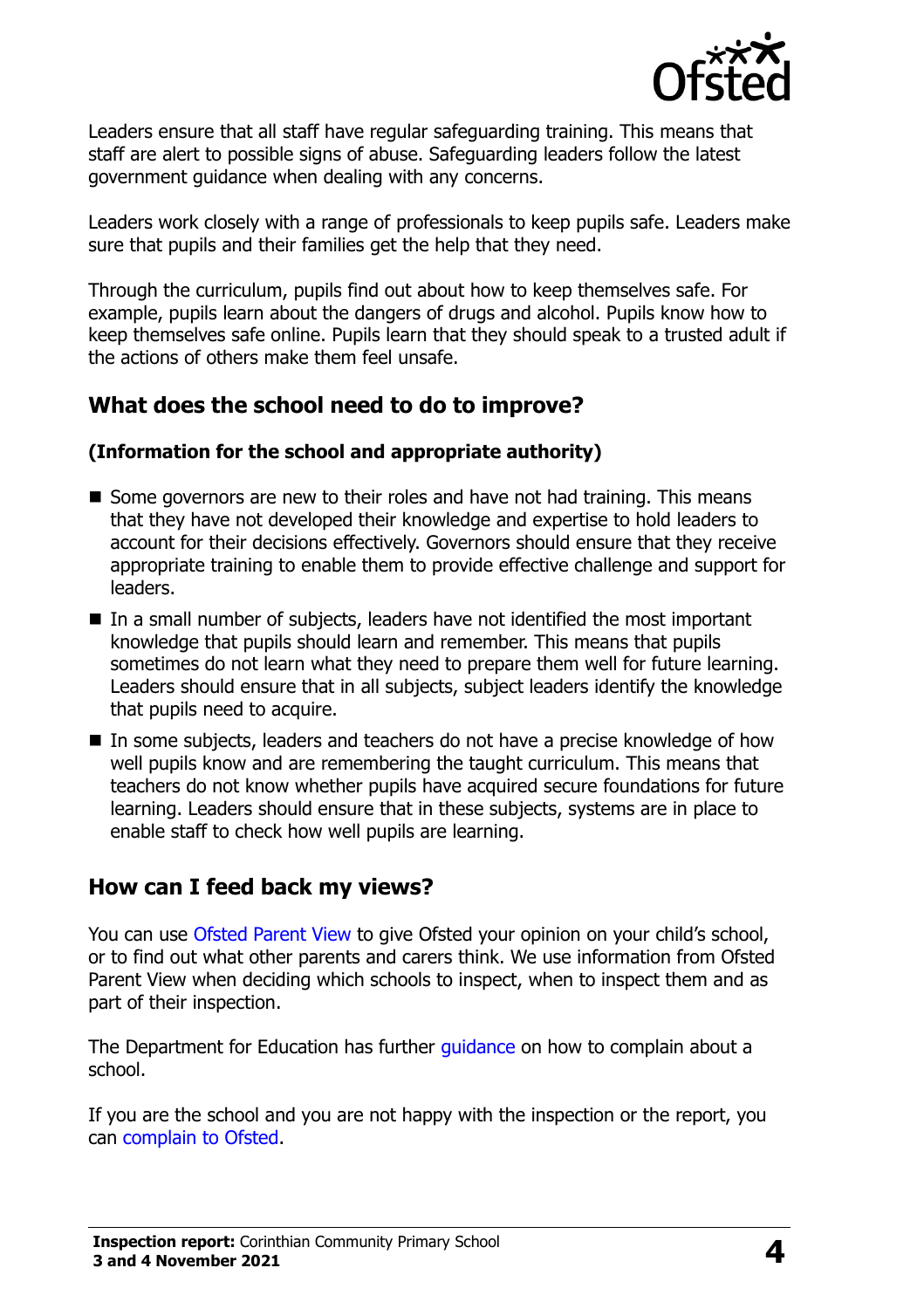

# **Further information**

You can search for [published performance information](http://www.compare-school-performance.service.gov.uk/) about the school.

In the report, '[disadvantaged pupils](http://www.gov.uk/guidance/pupil-premium-information-for-schools-and-alternative-provision-settings)' refers to those pupils who attract government pupil premium funding: pupils claiming free school meals at any point in the last six years and pupils in care or who left care through adoption or another formal route.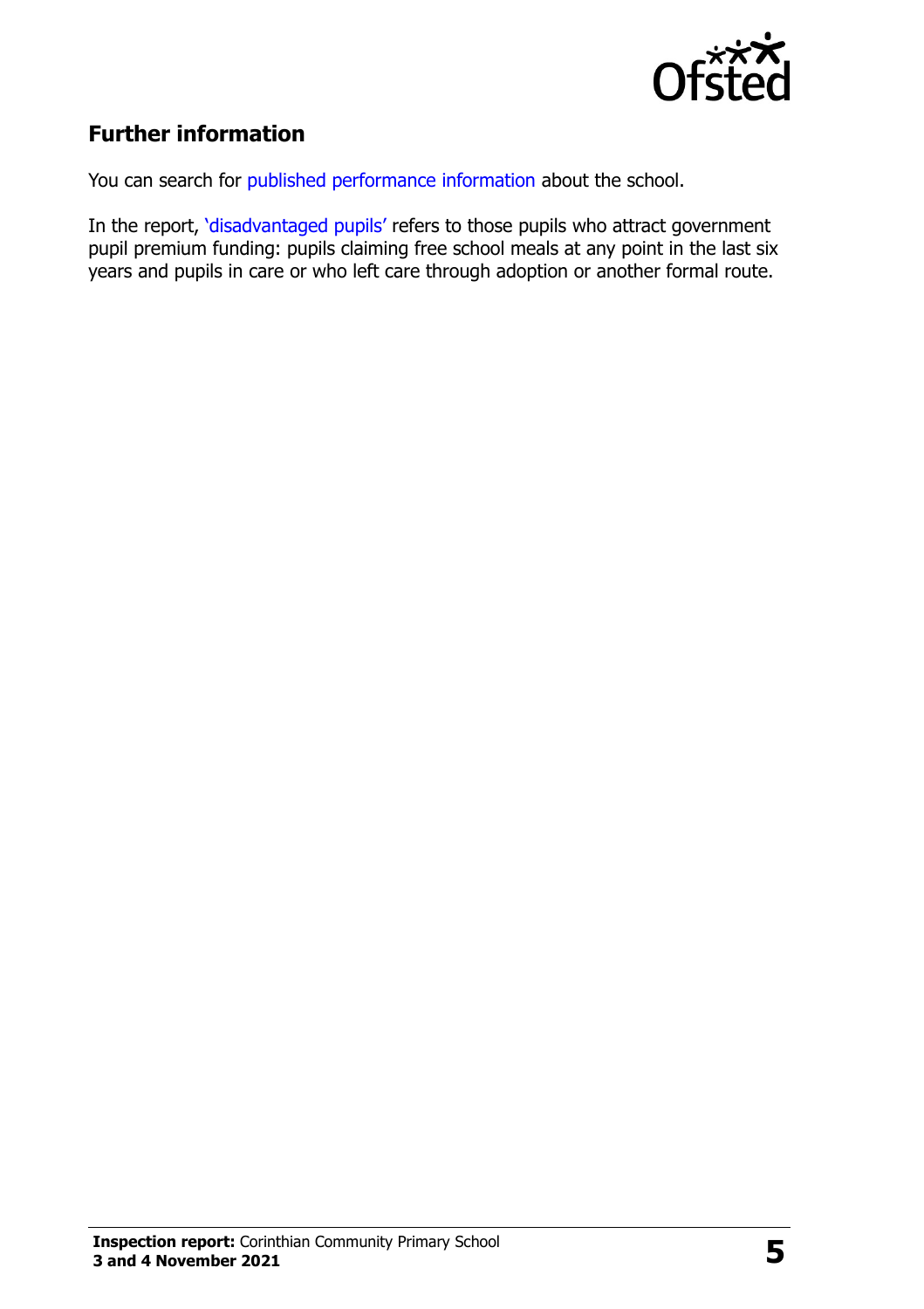

# **School details**

| Unique reference number             | 104530                                                               |
|-------------------------------------|----------------------------------------------------------------------|
| <b>Local authority</b>              | Liverpool                                                            |
| <b>Inspection number</b>            | 10199558                                                             |
| <b>Type of school</b>               | Primary                                                              |
| <b>School category</b>              | Community                                                            |
| Age range of pupils                 | 3 to 11                                                              |
| <b>Gender of pupils</b>             | Mixed                                                                |
| Number of pupils on the school roll | 376                                                                  |
| <b>Appropriate authority</b>        | The governing body                                                   |
| <b>Chair of governing body</b>      | Mark Bayliss                                                         |
| <b>Headteacher</b>                  | Andy Hudson                                                          |
| Website                             | www.corinthianprimary.org.uk                                         |
| Date of previous inspection         | 20 and 21 October 2015, under section 5<br>of the Education Act 2005 |

# **Information about this school**

- The school uses no alternative provision.
- A new headteacher has been appointed since the previous inspection.
- $\blacksquare$  The governing body has undergone considerable change since the previous inspection. A new chair of governors has been recently appointed.

# **Information about this inspection**

The inspectors carried out this inspection under section 5 of the Education Act 2005.

This was the first routine inspection the school had received since the COVID-19 pandemic began. Inspectors discussed the impact of the pandemic with school leaders, and have taken that into account in their evaluation.

■ Inspectors carried out deep dives in these subjects: early reading and phonics, mathematics, history and geography. For each deep dive, inspectors met with subject leaders, looked at curriculum plans, visited a sample of lessons, spoke to teachers, spoke to some pupils about their learning and looked at samples of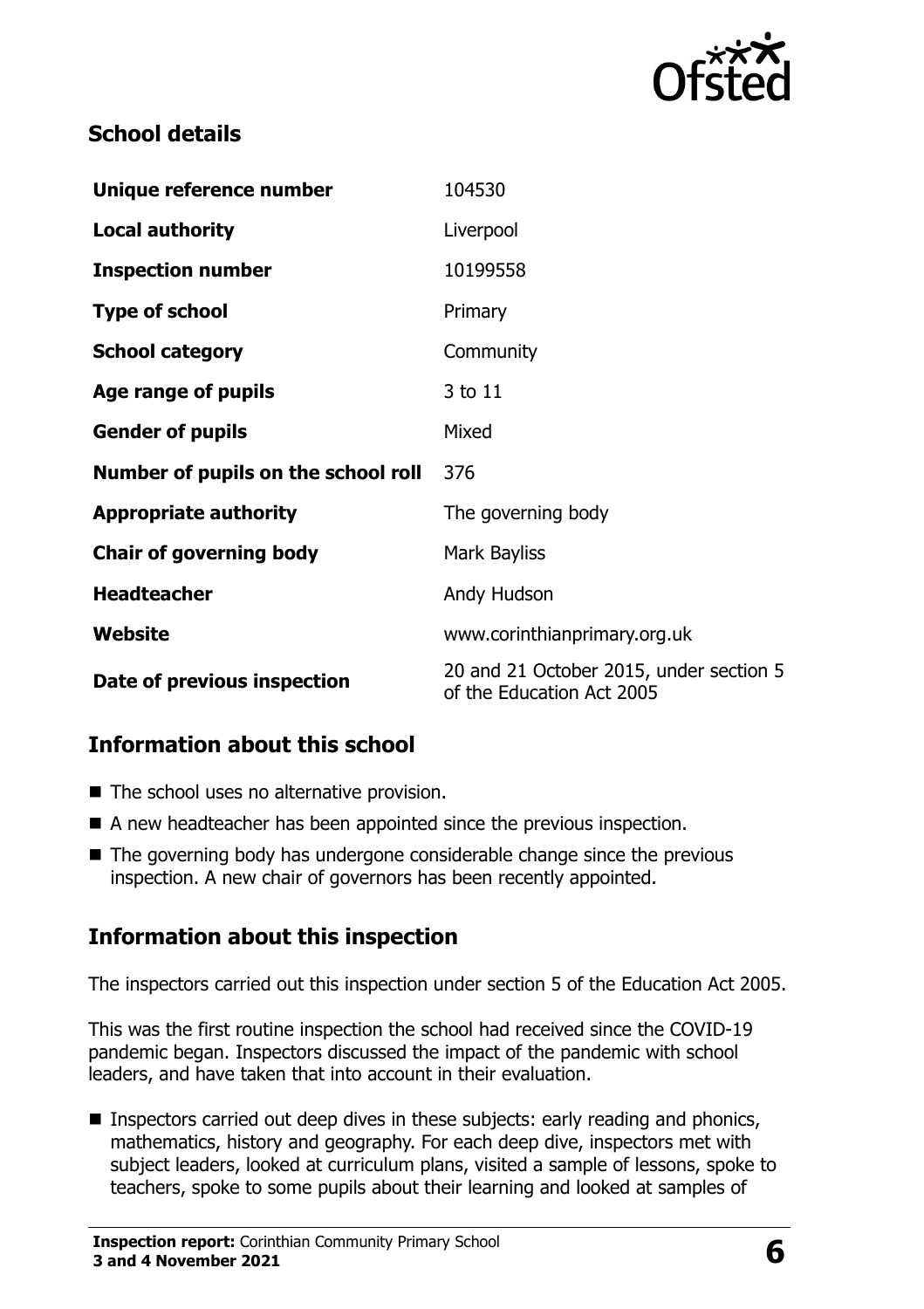

pupils' work. The inspectors observed pupils reading to a familiar adult. Inspectors also looked at curriculum plans and spoke to leaders and pupils about some other subjects.

- Inspectors spoke with pupils about school life. They held meetings with the headteacher, senior leaders and governors. They met with a representative of the local authority.
- Inspectors reviewed documentation, which included the leaders' evaluation of the school's strengths and areas for improvement.
- Inspectors considered the responses to the staff questionnaire and the responses to the pupil questionnaire.
- Inspectors considered the responses to Parent View, Ofsted's online questionnaire, including the free-text comments. Inspectors spoke with parents and carers at the start of the school day.
- Inspectors reviewed a range of documentation about safeguarding. They spoke with staff to explore their understanding of how to keep pupils safe. They reviewed the school's record of checks undertaken on newly appointed staff.
- Inspectors spoke with the headteacher, staff and pupils to discuss provision for pupils' personal development and pupils' behaviour. They looked at documentation associated with these areas.
- Inspectors spoke with a range of staff to discuss leaders' support for them.

#### **Inspection team**

| Elizabeth Stevens, lead inspector | Her Majesty's Inspector |
|-----------------------------------|-------------------------|
| John Littler                      | Ofsted Inspector        |
| Amanda Dodd                       | Ofsted Inspector        |